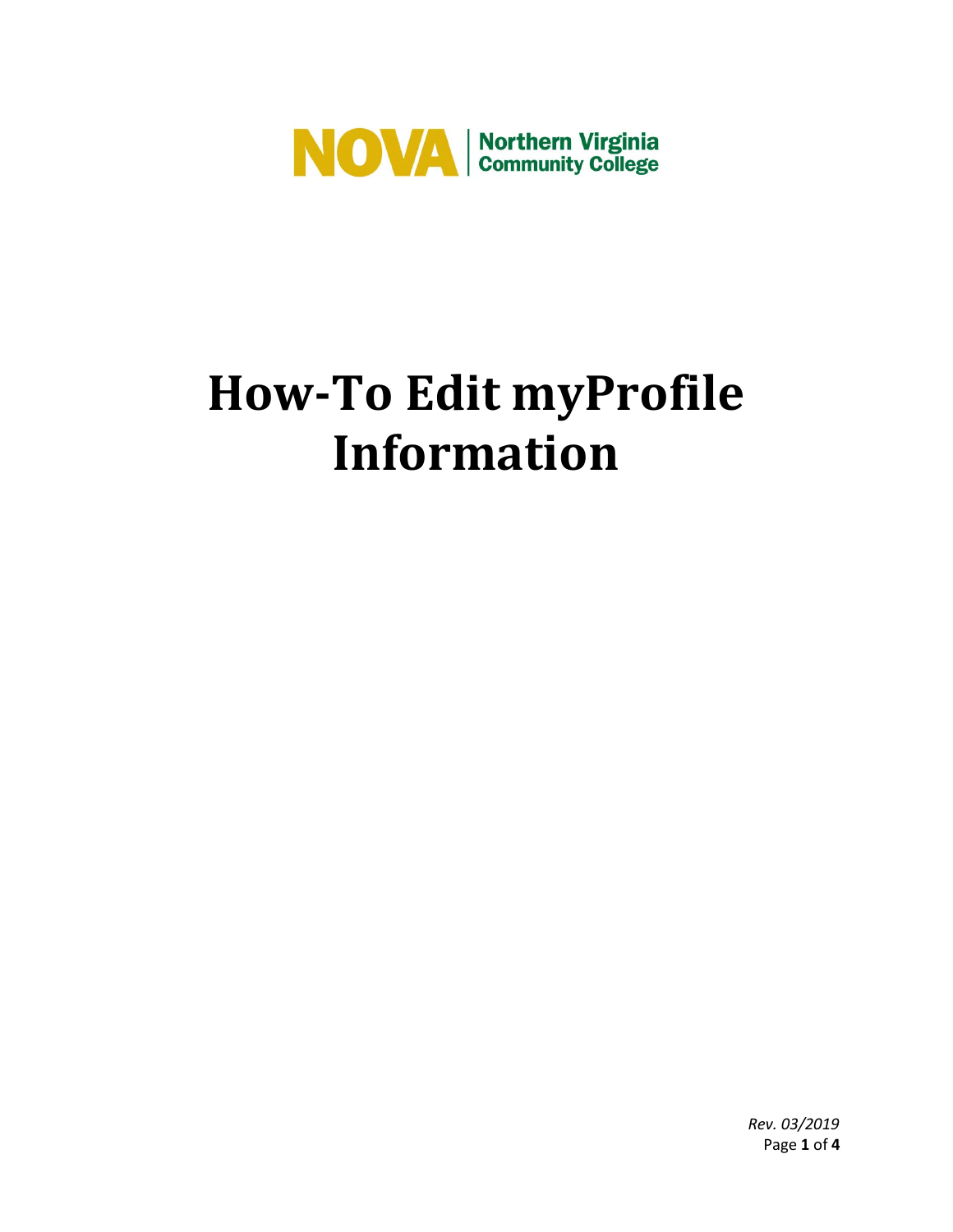## **Section I - GENERAL**

- 1. Login t[o myProfile](https://eforms.nvcc.edu/myProfile/) using your NOVA LAN account username and password. This is the same login you use when starting your computer.
- 2. Access the myProfile document *(as shown below).* EMPLID is not an editable field.

# **My Profile**

Please Note: Updating your profile will update active directory and your information on all eForms.

| General |                         |  |
|---------|-------------------------|--|
| Email   | <b>EMPLID</b>           |  |
| Name    | <b>Supervisor Email</b> |  |
|         |                         |  |
|         | Save General Changes    |  |

## **Section II - HRMS JOB RECORDS**

1. This information comes directly from HR. Any changes must be submitted to [DataOps@nvcc.edu](mailto:dataops@nvcc.edu).

#### **HRMS Job Records**

Any changes to your HRMS Job Records must be made by Human Resources. You can email them here: DataOps@nvcc.edu.

| Home Campus      | Position                     | <b>Status</b>              | Supervisor |
|------------------|------------------------------|----------------------------|------------|
| $\sim$<br>$\sim$ | Computer Operations Techn II | <b>Classified Employee</b> |            |

# **Section III - POSITION**

- 1. Under "Position" section, please verify the information provided. If you are unsure of your working title, please talk with your immediate supervisor. If you would need to change your title, your supervisor must do it for you.
- 2. Please choose from the dropdown menu to select your Administrative Unit, Division, and Department if not selected. (\*Try selecting your Division first then selecting your Department from the dropdown menu incase nothing is showing for the department field)

#### **Position**

Your supervisor is the only one who can change your working title by visiting this page and clicking Direct Reports Status **Working Title** 

| $\sim$                                  |                                     |
|-----------------------------------------|-------------------------------------|
| <b>Classified Employee</b>              | <b>Computer Operations Techn II</b> |
| <b>Administrative Unit</b>              | <b>Division</b>                     |
| VP Instr & Information Tech             | <b>Information Technology</b>       |
| Department                              |                                     |
| Information Technology Support Services |                                     |
|                                         |                                     |
|                                         | <b>Save Position Changes</b>        |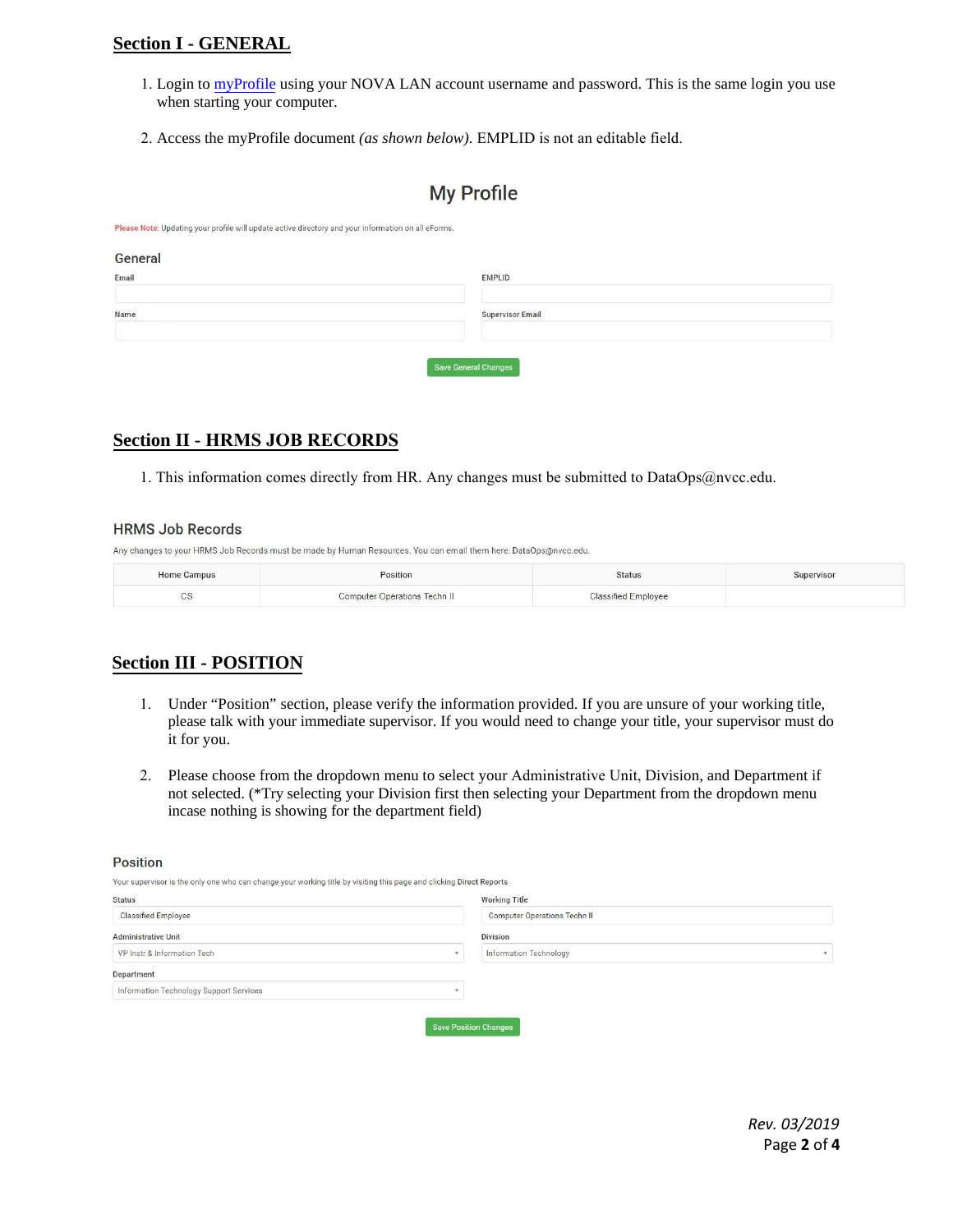## **Section IV - LOCATION**

- 1. Under "Location" section, please update all three fields as they are required.
- 2. Select your Campus and Building from the drop down menu if not selected.
- 3. Enter your room/office number if missing from the field.

#### Location

| The information below represents the campus where you work most often. |                  |
|------------------------------------------------------------------------|------------------|
| Campus                                                                 | <b>Building</b>  |
| Select One<br>$\rightarrow$                                            | Select an Option |
| Room                                                                   |                  |
|                                                                        |                  |
| <b>Save Location Changes</b>                                           |                  |

# **Section V - DISTRIBUTION LISTS**

1. Select the campuses you wish to receive informative emails and alerts for. Multiple campuses may be selected.

### **Distribution Lists**

If you wish to receive "Faculty and Staff" email notifications from other campuses, please select those campuses below.

Please note that changes made to distribution lists will become effective the following day.

| ALEXANDRIA          |
|---------------------|
| ANNANDALE           |
| <b>BRAULT STAFF</b> |
| FAIRFAX             |
| <b>LOUDOUN</b>      |
| <b>MANASSAS</b>     |
| <b>MFC</b>          |
| <b>WOODBRIDGE</b>   |
|                     |

Save Changes

## **SectionVI - TELEPHONE NUMBERS**

- 1. De-select any of the three options.
- 2. Enter the phone number that represents the option you de-selected.

#### **Telephone Numbers**

Check the boxes below if any of the fields don't apply to you.

| I do not have an office telephone   |                        |  |
|-------------------------------------|------------------------|--|
| I do not have an office fax machine |                        |  |
| v I do not have a cellphone         |                        |  |
| Office                              | Fax                    |  |
|                                     |                        |  |
| Cellphone                           |                        |  |
|                                     |                        |  |
|                                     |                        |  |
|                                     | Save Telephone Changes |  |